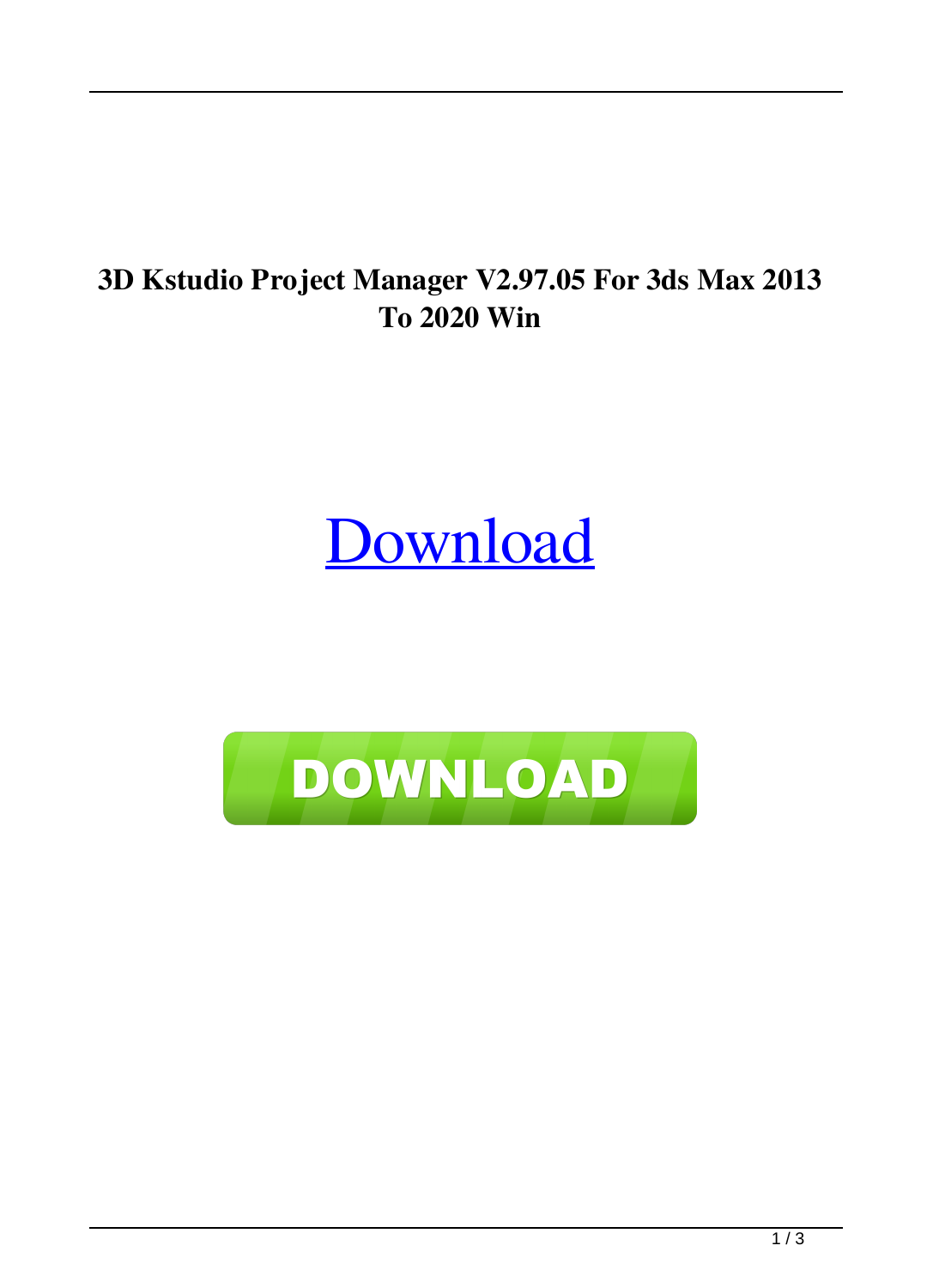Description: 3D Kstudio Project Manager v2.97.05 for 3ds Max 2013 to 2020 Win Качество: Adobe Photoshop Дата выпуска: 21.07.2014 Размер: 3.24 MB Программа: 3ds Max Поддержка: 2013, 2020 Скачать: 3ds Max Регистрация: Встроенные фильтры: Epos - 3d Kstudio 3d Kstudio 222203 (3ds Max) Epos - 3d Kstudio プロジェクト(3ds Max) Epos - 3d Kstudio プロジェクト(3ds Max) Epos - 3d Kstudio プロジェクト(3ds Max) 3D Kstudio Project Manager v2.97.05 for 3ds Max 2013 To 2020 Win. Using Kstudio Project Manager it's easy to manage your 3D model, textures, materials and IES files. 3D Kstudio Project Manager V2.97.05 for 3ds Max 2013 To 2020 Win. New Version: . Продукты распространения:: Операнд Квант Операнд Опер